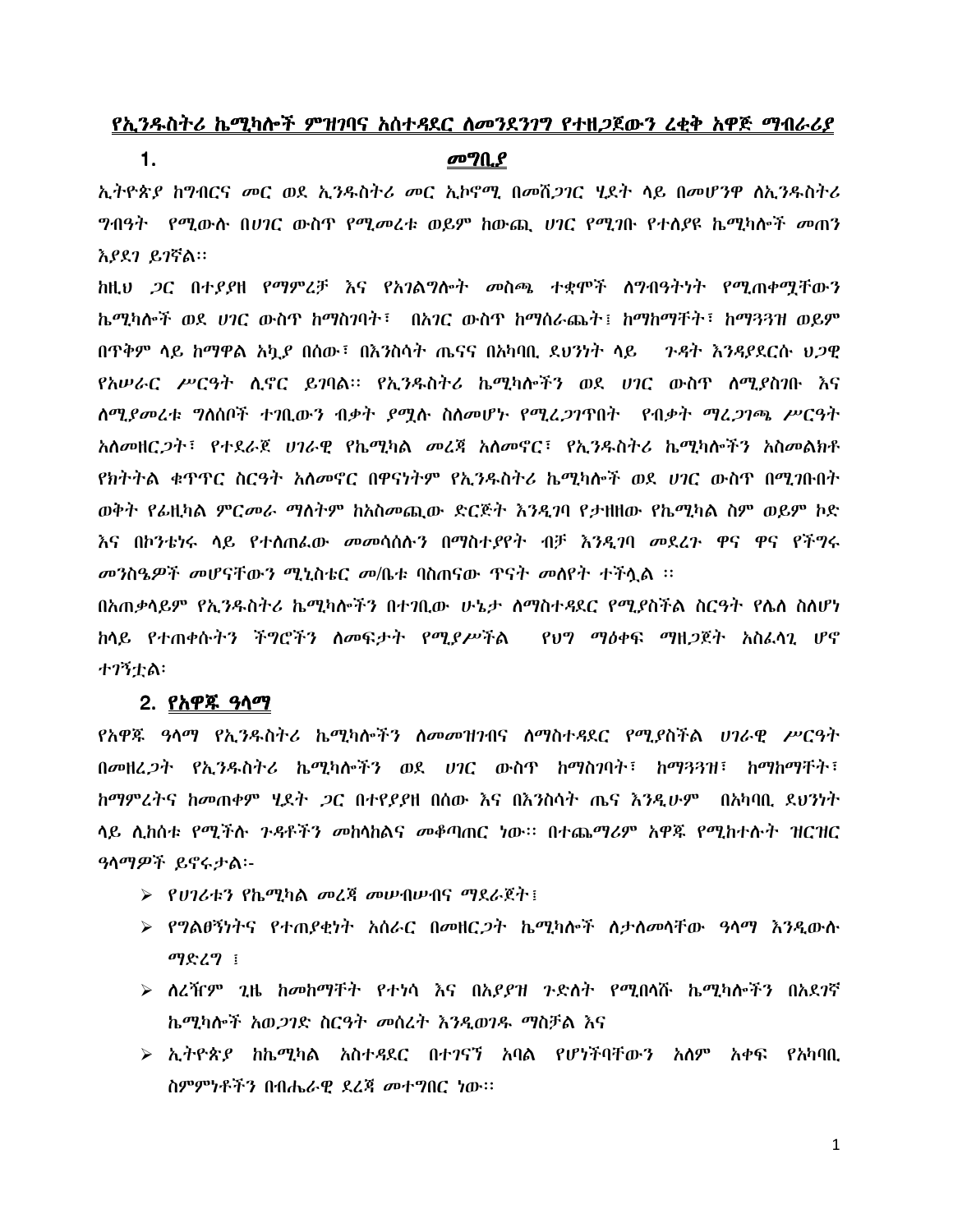# 3. <u>የኢንዱስትሪ ኬሚካሎች ምዝባባና አሰተዳደር ስርዓትን የመደንገግ አሰፌሳጊነት</u>

 
 2-,-( - t 2% 56 +7 p ( C &O አያያዝ፣ አጠቃቀምና አወ*ጋገ*ድ ከጤና እና አካባቢ አንፃር ሲታይ በጣም ደካማ እና መሻሻል ያሰበት መሆኑ ይታመናል።

በአብዛኛው ኬሚካል ወደ ሃ*ገ*ር ሲ*ገ*ባ *ያ*ለው አሰራር የብቃት ማፈ*ጋገጫ* ሳይሰጥበት ቢሆንም የተወሰኑ *መንግ*ስታዊ ተቆጣጣሪ ተቋማት - ስተወሰኑ አገልግሎት በሚውሱ ኬሚካሎች ላይ የተሻለ ተሞክሮ አላቸው፡፡ የእነዚህም ተቋማት አሰራር እንደሚከተለው ቀርቧል፡-

- 1. ግብርናን በሚመለከት የሚገቡ ፀረ-ነፍሳት፣ፀረ አረም እና ሌሎች ተያያዥ የግብርና ኬሚካሎችን ስመቆጣጠር በሀግ ሀላፊነት የተሰጠው የእርሻና ተራጥሮ ሃብት ሚኒስቴር ነው ፡፡ ሚኒስቴር መስሪያቤቱም የግብርና ኬሚካሎችን ወደ ሃገር ውስጥ ስማስገባት ለአስመጭዎች ፍቃድ ይሰጣል፣ ወደ ሀገር ውስጥ ሲገቡ የሚችሱ ኬሚካሎች ዝርዝር ለይቶ ይመዘግባል ፡፡
- 2. የኢትዮጵያ የምግብና የመድሃኒትና የጤና ክብካቤ አስተዳደር እና ቁጥጥር ባለስልጣን የመድሃኒት፣ ምግብና ምግብ ነክ ኬሚካሎች እና የህክምና መሳሪ*ያዎ*ችን ስመመዝገብ እና ለማስተዳደር የሚያስችል ስርዓት ዘርግቷል፡፡
- 3. የኬሚካል ጦር መሳሪያዎችን በተመለከተ የኬሚካልና ኮንስትራክሽን ግብዓቶች ኢንዱስትሪ ልማት ኢንስቲተዩት የ OPCW (Organization for the Prohibition of Chemical Weapons)  $HCHC$ ን መስረት በማድረግ የማረ*ጋገ*ጥ ተግባራትን እያከናወነ ይገኛል፡፡
- 4. በተጨማሪም የኢትዮጵያ የጨረር መከሳከያ ባለስልጣን ጨረራ አመንጪ ኬሚካሎችን እና ቁሶችን በሚ*መ*ስስት ስማስተዳደር እና ስመቆጣጠር በሀግ ስልጣን የተሰጠው ሴሳኛው ተቆጣጣሪ <sup>.</sup> አካል ነው።

ከላይ ከተጠቀሱት ውጪ *ያ*ሱ ኬሚካሎችን በተመለከተ ሀላፊነት የተሠጠው አካል ባለመኖሩ ኬሚካሎችን ከማምረት፣ ከማስገባት እስከ ማስወገድ ባለው ሂደት ተገቢ ባልሆነ አ*ያያዝ ምክንያት* በሰውና በእንስሳት ጤና እንዲሁም በአካባቢ ደህንነት ላይ የሚደርሰው *ጉዳ*ት ለመከላከልና ስመቆጣጠር አሰቸ*ጋሪ* ሁኔታ ፌዋሯል፡፡ በመሆኑም የኢንዱስትሪ ኬሚካሎች ስማስተዳደር {|@ (Z
C F %uLt % i5v 7CDD

አዋጁን ለማዘ*ጋ*ጀት ከዚህ በታች የተዘረዘሩት አለም አቀፍ እና ብሄራዊ ህጎች በመነሻነት ለመጠቀም ተምክሯል።

- ~ 6 #\$ b; 674/2002
- የምግብ፣ የመድዛኒነትና የጤና ክብካቤ አስተዳደደርና ቁጥጥር የሚኒስትሮች ምክር ቤት ደንብ b; 299/2006
- የኢንዱስትሪ ብክለት መከላከያ የሚኒስትሮች ምክር ቤት ደንብ ቁጥር 159/2001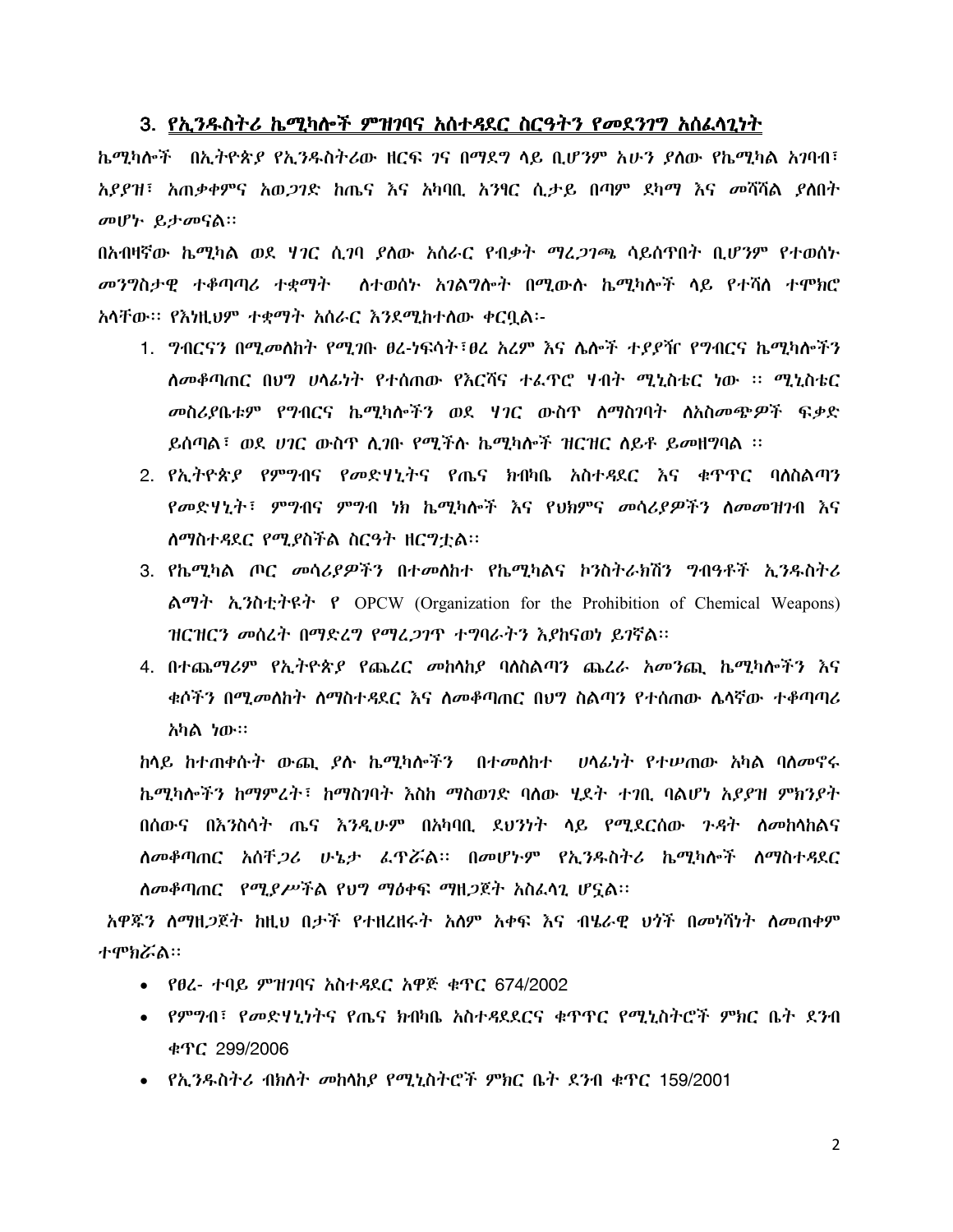- Draft Chemicals Law for Protection the Environment By UNEP 2013  $\bullet$
- The Industrial and Consumer Chemicals (Management and Control) Act, 2003 of Tanzania  $\bullet$
- Industrial Chemicals (Notification and Assessment) Act 1998 of Australia
- $\bullet$ Toxic Substances Control Act US EPA (TSCA Act)
- Rotterdam Convention on the Prior Informed Consent Procedure for Certain Hazardous Chemical and Pesticides in International Trade 2004

## 4. በረቂቅ አዋጁ የተካተቱ ድን*ጋጌዎች ይ*ዘት

#### $4.1$ <u>አጠቃሳይ</u>

ረቂቅ አዋጁ አምስት ክፍሎች ያሉት ሲሆን ጠቅሳሳ ድን*ጋጌዎች*፣የብቃት *ማረጋገጫ* እና የኬሚካል ምዝገባ፣ መረጃ አያያዝ እና የሪፖርት አቀራረብ፣ የኢንዱስትሪ ኬሚካሎች ወደ ሀገር ውስጥ ማስገባት፣ *ማ*ሽግ፣*መለያ መ*ስጠት፣ማ33ዝና ማከማቸትን የተመለከቱ ድን*ጋጌዎች* ተካተዋል።

#### $4.2$ <u>የአዋጁ ጠቅሳሳ ድን*ጋጌዎች*</u>

በረቂቅ አዋጁ ጠቅሳሳ ድን*ጋጌዎች* ሳይ በአዋጁ ውስጥ ትርጉም ሰሚያስፌል*ጋ*ቸው ቃሳቶች ትርጓሜ ተሰዋቷል፡፡ በዚሁም ክፍል አንቀፅ 3 የአዋጁ ተፌጻሚነት በሚመስከት የኢንዱስትሪ ኬሚካሎችን በሚያመርት፣ ወደ ሀገር ውስዋ በሚያስገባ፣ ወደ ውጭ ሀገር በሚልክ፣ በሚያጓጉዝ፣ በሚያከማች፣ በሚያከፋፍል፣ በሚሸዋና በሚጠቀም ላይ ተፈፃሚ የሚሆን መሆኑን ይደንግጋል። በዚህ አንቀፅ መስረት አዋጁ ተፈፃሚ የሚሆንባቸው አካላት እና ንዳዮች እንደየአስፈላጊነቱ በአዋጁ በተካተቱ ዝርዝር ድን*ጋጌዎች* በ**ግልፅ ተ**ለይተዋል። በተጨማሪም የዚህ ክፍል አንቀፅ 4 የአዋ**ጁን አ**ላማ*ዎች የሚ*ደነግግ ሲሆን በዚህም መስረት አዋጁ የኢንዱስትሪ ኬሚካሎችን ለማስተዳደር እና ለመመዝንበ የሚያስችል ስርዓት በመዘር*ጋት* ከኢንዱስትሪ ኬሚካሎች እንቅስቃሴ *ጋ*ር በተያየዘ በሰውና በእንስሳት ጤና እና በአካባቢ ደህንነት ሳይ ሊከሰቱ የሚችሉ ጠንቆችን ስመከሳከልና ስመቀነስ የሚያስችል መሆኑን ይደነግ*ጋ*ል።

### 4.3 የብቃት ማረ*ጋገ*ጫ የምስክር ወረቀት እና የኢንዱስትሪ ኬሚካሎችን ስለ መመዝንብ

አንቀፅ 5 በኢንዱስትሪ ኬሚካል እንቅስቃሴ ስመሰማራት የሚፌልግ አካል በቅድሚያ በረቂቅ አዋጁ የብቃት ማረ*ጋገ*ጫ ማግኘት እንዳስበት ደንግጓል፡፡

የአንዱስትሪ ኬሚካሎችን ለተገቢው *ዓ*ሳማ እንዲውሱና ከኢንዱስትሪ ኬሚካሎች እንቅስቃሴ *ጋ*ር በተያየዘ ሊከሰቱ የሚችሉትን አሉታዊ ተፅዕኖዎችን ስመከላከል እና ስመቀነስ ሀ*ጋ*ራት የተለያዩ ስርዓቶችን ዘርግተዋል፡፡ አብዛኛው *ያ*ደን ሀ*ጋ*ራት በሀገር ውስጥ በሚመረቱ እና ወደ ሀገር ውስጥ በሚገቡ ኬሚካሎች ላይ ከፍተኛ የቁጥጥር እና ፍተሻ ለማከናወን የሚደሥችል ስርዓት ዘርግተዋል፡፡ እንደ አውስትራሲያ፣ አሜሪካ እና ኤውሮፓ ህብረት ያሉ ሀገሮች አዲስ ኬሚካሎች ወደ ሀገራቸው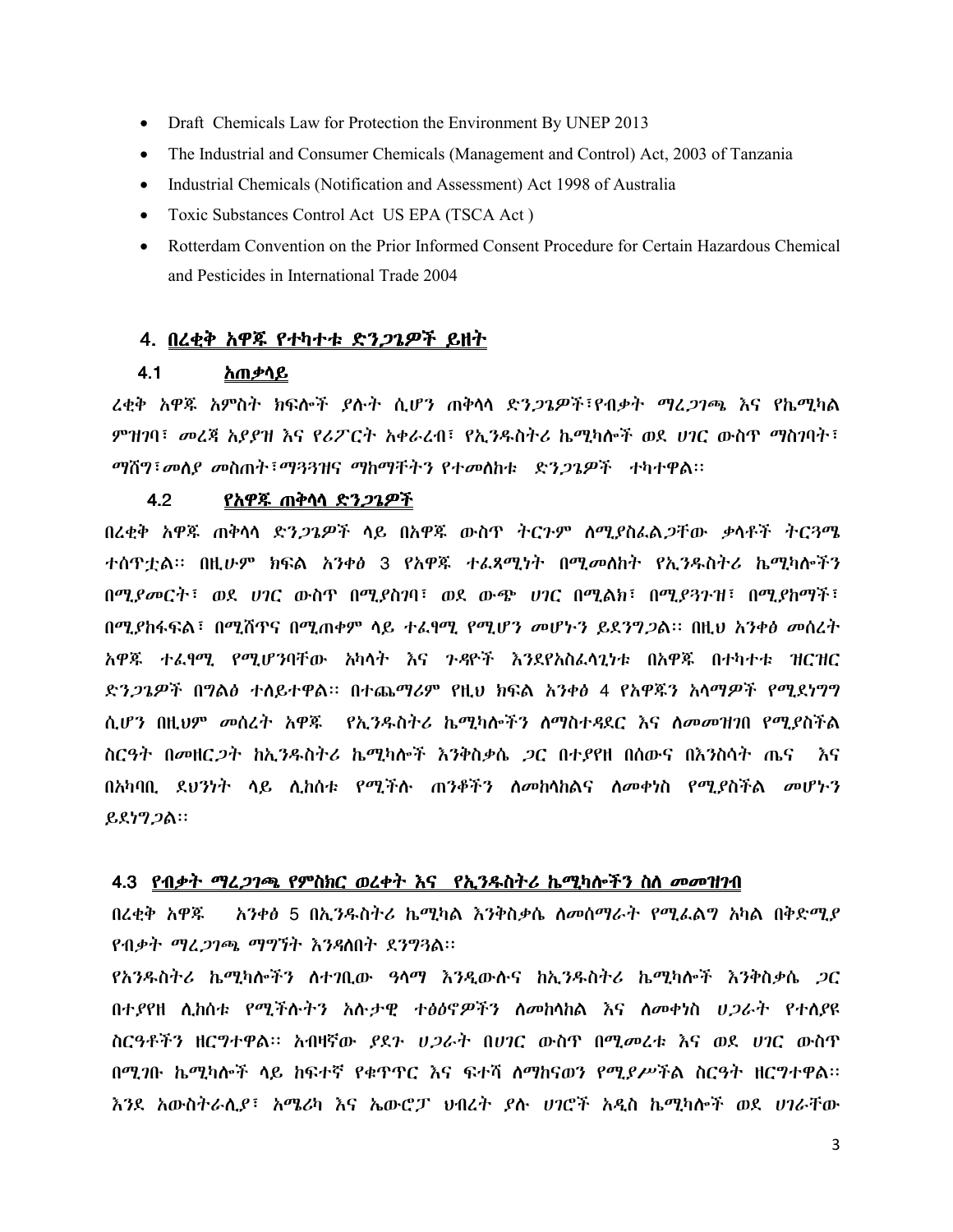*ከመግ*ባታቸው በፊት የጤና እና የአካባቢ ጠንቅ *ግምገግ* በማድረግ ኬሚካሉ እንዲገባ ለመፍቀድ ወይም ስመከልከል የሚችሉበት ስርዓት ዘርግተዋል፡፡

በሌላ በኩል እንደ ታንዛኒያ እና ኬንያ ያሉ ታዳጊ ሀገሮች ኬሚካል እና የኬሚካል ውጤቶችን ለመመዝንብ እና ለማስተዳደር የሚደሥችል የህግ ስርዓት አዘጋጅተዋል፡፡ በመሆኑም በረቂቅ አዋጁ አንቀፅ 5 እና 6 በሀገራችንም የኢንዱስትሪ ኬሚካልን በተገቢው ሁኔታ ለመያዝ እና የኬሚካል መረጃን ስማደራጀት የሚያግዙ ድን*ጋጌዎች እንዲ*ካተቱ ተደርገዋል፡፡

### 4.4 መረጃን አያያዝ እና ሪፖርት አቀራረብ

የረቂቅ አዋጁ አንቀፅ 7 እና 8 ኢንዱስትሪ ኬሚካል በተመለከተ መያዝ ያለባቸውን መረጃዎች ዝርዝር እና የመረጃዎችን ሪፖርት አደራረግን የሚመስከቱ ድንጋጌዎችን አካቷል። ይህም የሀገራችንን የኢንዱስትሪ ኬሚካሎችን መረጃ በማደረጃት አካባቢ እና ጤና በተመሰከተ ስሚደረጉ የፖሊስ እና ህግ ማዕቀፍ ዝግጅቶች ግብዓት የሚሆን መረጃ ከማመንጨት ባሻገር የጎሳ ኢኮኖሚያዊ እና ማህበራዊ ፋይዳዎች ይኖሩታል።

# 4.5 <u>የኢንዱስትሪ ኬሚካሎችን ወደ ሀገር ውስጥ ማስገባት፣ ማሽግ፣ መለያ መስጠት፣ ማጓጓዝ እና</u> ማከማቸት

በዚህ ረቂቅ አዋጅ አንቀጽ 9 ወደ ሀገር ውስጥ የሚገቡ የኢንዱስትሪ ኬሚካሎችን የመጠቀሚያ *ጊ*ዜ*ያቸው ከአንድ ዓመት ስድስት ወር በ*ላይ ሊኖራቸው *እን*ደሚ*ገ*ባ የሚደንግግ ሲሆን ይህም ኬሚካሎች ስታስመሳቸው ዓሳማ እንዲውሱ ስማስቻል እና የመጠቀሚያ \_ ጊዜያቸው ከማስፉ የተነሳ የሚወገዱትን ኬሚካሎችን - መጠን በመቀነስ ከፍተኛ ኢኮኖሚያዊ ጠቀሜታ ይኖረዋል፡፡  $h$ IL $v$ በተጨማሪም ኬሚካሎች የመጠቀሚደ ጊዜደቸው ከማብቃት *ጋ*ር በተደደዘ ሊከስቱ የሚችሉትን የጤና <u>እና አካባቢያዊ ጠንቆችን ስመከሳከል እና ስመቀነስ ያግዛል፡፡</u>

የኢንዱስትሪ ኬሚካሎች ተንቢውን መለያ የተደረንባቸው እና በተንቢው ደረጃ የታሸን መሆናቸውን *ከማረጋገ*ጥ አኳ*ይ* በረቂቅ አዋጅ አንቀጽ 10 ላይ ተገልፃል። በዚሁ አንቀጽ ንዑስ አንቀጽ 1 ላይ የኢንስትሪ ኬሚካሎች መያዥያዎች አደጋ በማያደርሱ ሁኔታ እና ለማከማቸት፣ለአያያዝ እንዲሁም <u>ዋቅም ላይ ለማዋል ምቹ መሆን እንዳለባቸው ይደነግጋል። በተጨማሪ በአማርኛ ወይም በእንግሊዝኛ</u> የመሰያ ምልክት ያላቸው መሆን እንዳስባቸው እና በመያዥያዎቻቸው ላይ ሲሰጠፉ የሚገባቸውን መረጃዎች ዝርዝር በአዋጁ ተካቷል።

በረቂቅ አዋጁ አንቀፅ 11 እና 12 የኢንዱስትሪ ኬሚካሎችን ከማጓጓዝ እና ከማከማቸት አካደ ሊወሰዱ የሚገባቸውን ዋንቃቄዎችን እና መሟላት ያለባቸውን ቅድመ ሁኔታዎችን ይደነግጋል።

4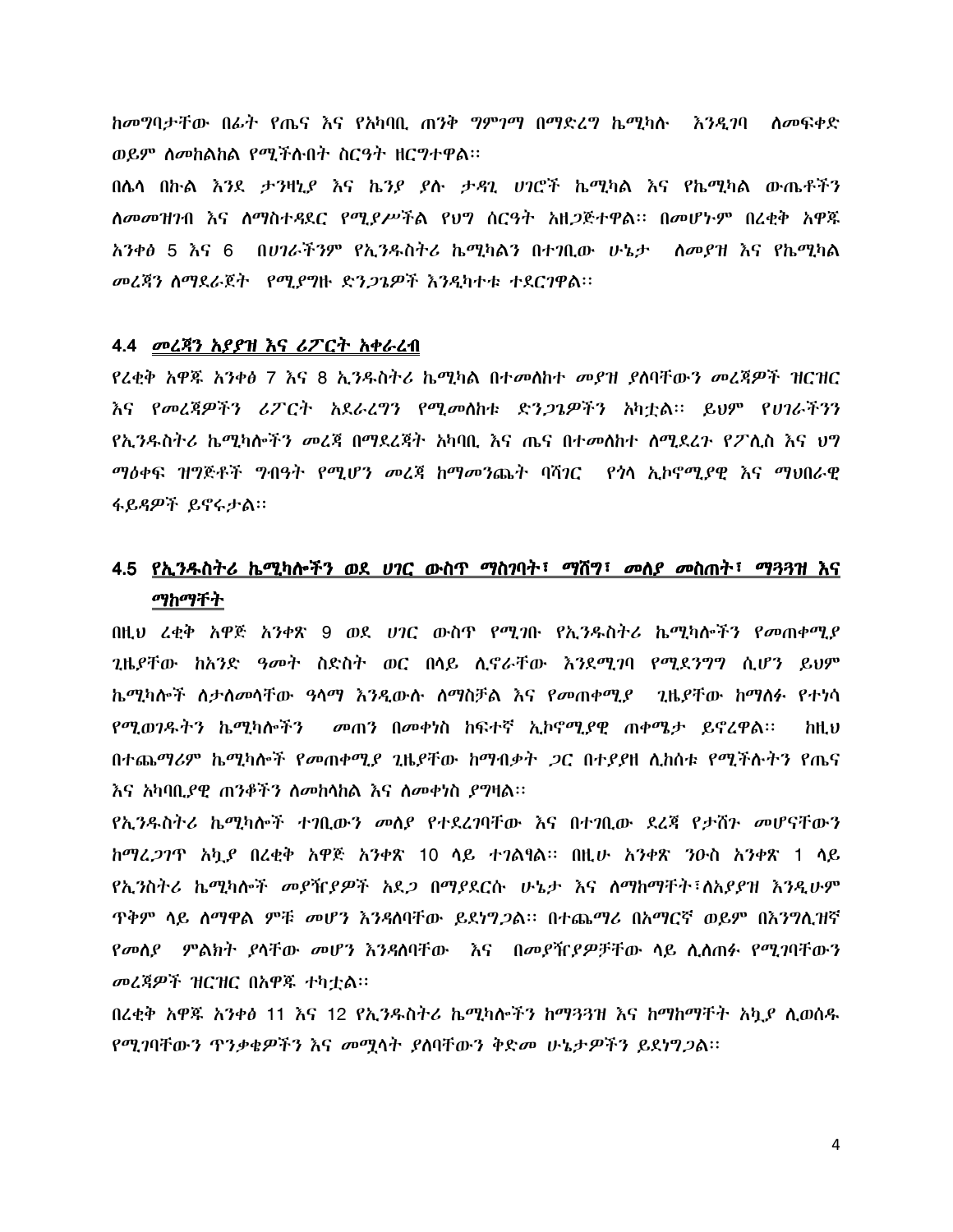### 5. ከባለድርሻ አካሳት *ጋ*ር የተደረጉ ውይይቶች

የኢንዱስትሪ ኬሚካሎች ምዝንባና አስተዳደር አዋጅ በተማሳ ሁኔታ ለማዘጋጀት የባለድርሻ አካሳት ቀጥተኛ ተሳትፎ ወሳኝ ነው። በመሆኑም የሚመለከታቸው ባለድርሻ አካላት ከአዋጁ ዝግጅት ሂደት ጀምሮ እንዲሳተፉ ተደር3ል፡፡ በተጨማሪም ረቂቅ አዋጁ በሚመስከታቸው ባለድርሻ አካሳት ቀጥተኛ ተሳትፎ ታይቶና ተንምግሞ በሚሰጡት አስተያየት መሰረት ማዳበር ያለበት ስለሆነ ከ20 በላይ መስሪያ ቤቶች እና ከሁሉም የክልል የአካባቢ ዋበቃ መ/ቤቶች የተውጣጡ ባለሙ*ያዎ*ች - በተሳተፉበት መድረክ በረቂቅ አዋጁ ድን*ጋጌዎች* ላይ ግንቦት 13/2007 ዓ.ም፣ *መ*ስከሪም 25/2008 ዓ.ም እና ሰኔ 21-22 2008 ዓ.ም ምክክሮች ተደርገዋል፡፡

በውይይቶቹም የኬሚካልና ኮንስትራክሽን ግብዓቶች – ልማት ኢንስትቲዩት፣ የኢትዮጵያ *ገ*ቢዎችና *ጉምሩክ* ባለስልጣን፣ ከጤና ዋበ*ቃ ሚኒ*ስቴር፣ የኢትዮጵ*ያ* የምግብ፣የመድሃኒትና የጤና ክብካቤ አስተዳደርና ቀጥዋር ባለስልጣን፣ የአዲስ አበባ ዩኒቨርሲቲ የተፌጥሮ ሳይንስ ፋካልቲ (ኬሚስትሪ *ዲፓርትመንት*)፣ የኢትዮጵ*ያ የቆዳ* ኢንዱስትሪ ልማት ኢንስትቲዩት፣ ከኬሚካል አምራች እና አስመጪዎች፣ ከሰራተኛና ማህበራዊ ጉዳይ ሚኒስቴር እና ከፍትህ ሚኒስቴር እንዲሁም ጉዳዩ *የሚመ*ለከታቸው ሌሎች ባለድርሻ አካላት ተሳትፌዋል።

### 5.1 በውይይቱ የተነሱ እና ምክክር የተደረገባቸው ዋና ዋና ጉዳዮች

1. የኢንዱስትሪ ኬሚካሎችን በተመለከተ የተጠቀሱት ግዴታዎችና ሃላፊነቶቾ በሙሉ አካባቢ፣ ደንና አየር ንብረት ስውዋ ሚኒስቴር ስማስፌፀም የሚቸገር በመሆኑ እና አስራር ላይ ችግር ሊፌዋር ስለሚችል ሌሎች *ጉዳ*ዩ የሚ*መ*ለከታቸው አካላት \_ ሃላፊነት ሊውሰዱ ይገባል።

በርዕስ ንዳዩ ሳይ በተሠጠ ማብራሪያ በረቂቅ አዋጁ የኢንዱስትሪ ኬሚካሎችን መመዝንብ እና *ማስተዳ*ደር በተመለከተ የተጠቀሱት *ግ*ዴታዎችና ሃላፊነቶቾን ስመተግበር ከፍተኛ አደረጃጀትን እና ተቋማዊ አቅምን የሚጠይቁ በመሆናቸው አዋጁን ስማስፌፀም የሚከተሱትን አማራጮች ሳይ ከግንዛቤ ሲወሰዱ እንደሚገባ ተብራርቷል፡፡

- **➢ (አማራጭ አንድ)** የኢንዱስትሪ ኬሚካሎች ምዝገባና አስተዳደር ባለሥልጣን ወይም ኤጀንሲ በዚህ አዋጅ - በማቋቋም በአዋጁ የተዘረዘሩትን ሃሳፊነቶች እና ግዴታዎችን እንዲያሥራፅም ቢደረግ።
- **> (አማራጭ ሁለት)** የኬሚካልና የኮንስትራክሽን ግብዓቶች ኢንዱስትሪ ልማት ኢንስቲትዩት የዚህ አዋጅ ድን*ጋጌዎችን የማስፌፀም ዛላፊነት ሲ*ሥጠው ይገባል።
- *➢ (አማራጭ ሶስት*) የኢንዱስትሪ ሚኒስቴር የአዋጁን ድን*ጋጌዎችን የማ*ስፌፀም ሃላፊነት ሲውሰድ  $\boldsymbol{\beta}$ ገባዋል።
- 2. የኬሚካል *ጉዳ*ይ በጣም *ትኩረት የሚሻና የብ*ዙ ባለድርሻ አካላ*ት የጋራ ስራ እ*ና ውሳኔ የሚጠይቅ ንዳይ በመሆኑ ይህ አዋጅ ሁሉንም የኬሚካል አይነት በበላይነት የሚቆጣጠር